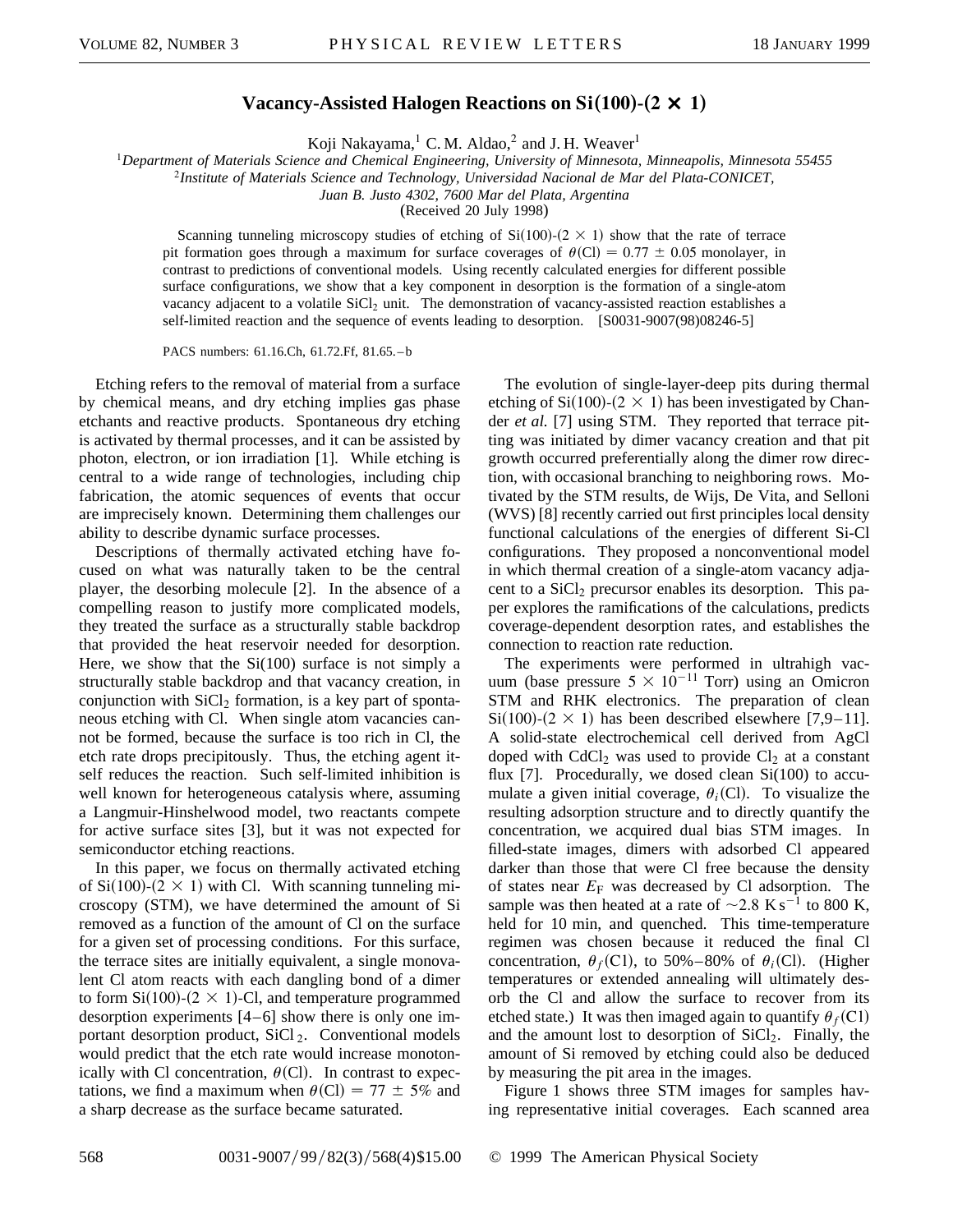

FIG. 1. STM images of Si(100)-( $2 \times 1$ ) acquired at 300 K for dosed surfaces that were heated to 800 K for 10 min to activate etching.  $\theta_i$  and  $\theta_f$  are the initial and final concentration of Cl. An  $S_B$  step crosses each image,  $DV_L$  denotes a dimer vacancy line, and RG refers to regrowth features.  $1000 \times 500 \text{ Å}^2$ ; sample bias  $-2.5$  V; current 0.2 nA. (a) High coverage etching is characterized by the elongation of dimer vacancy lines pits, the development of regrowth chains, and step retreat. (b) Intermediate coverage etching produces dimer vacancies, but these vacancies can also coalesce so that extended pits form by both etching and accretion. (c) Low coverage etching also results in extended pits, dark areas. (d) Data points representing the etching rate  $dc/dt$  vs  $\theta_i$ (Cl) showing a maximum at 0.77  $\pm$ 0.05 ML. The solid line, obtained from Eq. (1), demonstrates reaction rate reduction.

includes an  $S_B$ -type step with the dimer row direction on the upper terrace being perpendicular to the step. Figure 1(a) shows the morphology achieved by etching when the Cl concentration was always high,  $\theta_i(C)$  = 1 monolayer (ML) and  $\theta_f$ (C1) = 0.8 ML. Pits that were

initiated as single dimer vacancies grew along the dimer row direction, one dimer at a time, to produce vacancy lines, labeled DV*L*. Vacancy diffusion in this regime was hindered by the high Cl concentration. Branching events expanded the pits, and some were two or three dimers in width [7]. Also apparent are bright chains that represent regrowth features, RG, built up from Si released from its terrace site when one Si atom of a dimer desorbs. These regrowth chains have formed against a Cl-rich surface. The results are similar to those observed after steady state etching with constant etchant flux [2,7,9,10]. Etching also roughened the steps and caused them to retreat.

Figure 1(b) was obtained for a surface with intermediate Cl concentration,  $\theta_i$ (Cl) = 0.77 ML and  $\theta_f$ (Cl) = 0.41 ML. It shows large, single-layer-deep etch pits, regrowth features up to 7 rows in width, and a rougher  $S_B$ step profile. Differences compared to Fig. 1(a) demonstrate that dimer vacancies became more mobile as  $\theta$ (Cl) decreased. Hence, pits could grow by accretion as vacancies coalesced or were captured. Etching at the perimeters of larger pits became more like step etching as they extended over many dimer chains. The step roughness was enhanced by the breakthrough of pits in the upper terrace and diffusion of vacancies to the step. Etching in this intermediate coverage regime gave surfaces with the greatest areal pit density.

Figure 1(c) shows the result of etching at low concentration,  $\theta_i$ (Cl) = 0.20 ML and  $\theta_f$ (Cl) = 0.13 ML. Because there was less Cl, the etch rate was considerably reduced and, when a vacancy was produced, it could diffuse easily. The extended dark areas correspond to pits that have grown by both accretion and etching. (In this image, the tip conditions were especially good and residual Cl could be identified as intermediate-gray dots. Chlorine concentrations were deduced from the images where atomic features could be resolved.) As for intermediate coverages, the regrowth islands are large. Step profiles were more regular because atom rearrangement at the steps was not impeded by Cl, the etch rate was slower, and there was little breakthrough with terrace pits.

To determine the amount of material removed as a function of the  $\theta_i$ (Cl), we concentrated on large terraces with widths of  $\sim$ 500 Å. This minimized the possibility that Si atoms and vacancies could reach steps and be accommodated. The etch rate was the pit area divided by the time, 10 min. As summarized in Fig. 1(d), the overall etch rate increases with coverage until  $\theta_i$ (Cl) =  $0.77 \pm 0.05$  ML. Thereafter, it decreases sharply. Indeed, the etch rate for a surface that was initially saturated was equal to that for  $\theta_i$ (Cl) = 0.20 ML, namely,  $5.8 \times 10^{-5}$  ML/s.

To understand the downturn in Fig. 1(d), we must consider the possible reaction pathways and the energetics involved. To determine the relationship between the etch rate,  $dc/dt$ , and concentration  $\theta$ (Cl), we assume that one step in the overall reaction is rate controlling and, from the activation energies [8], this must be the rate of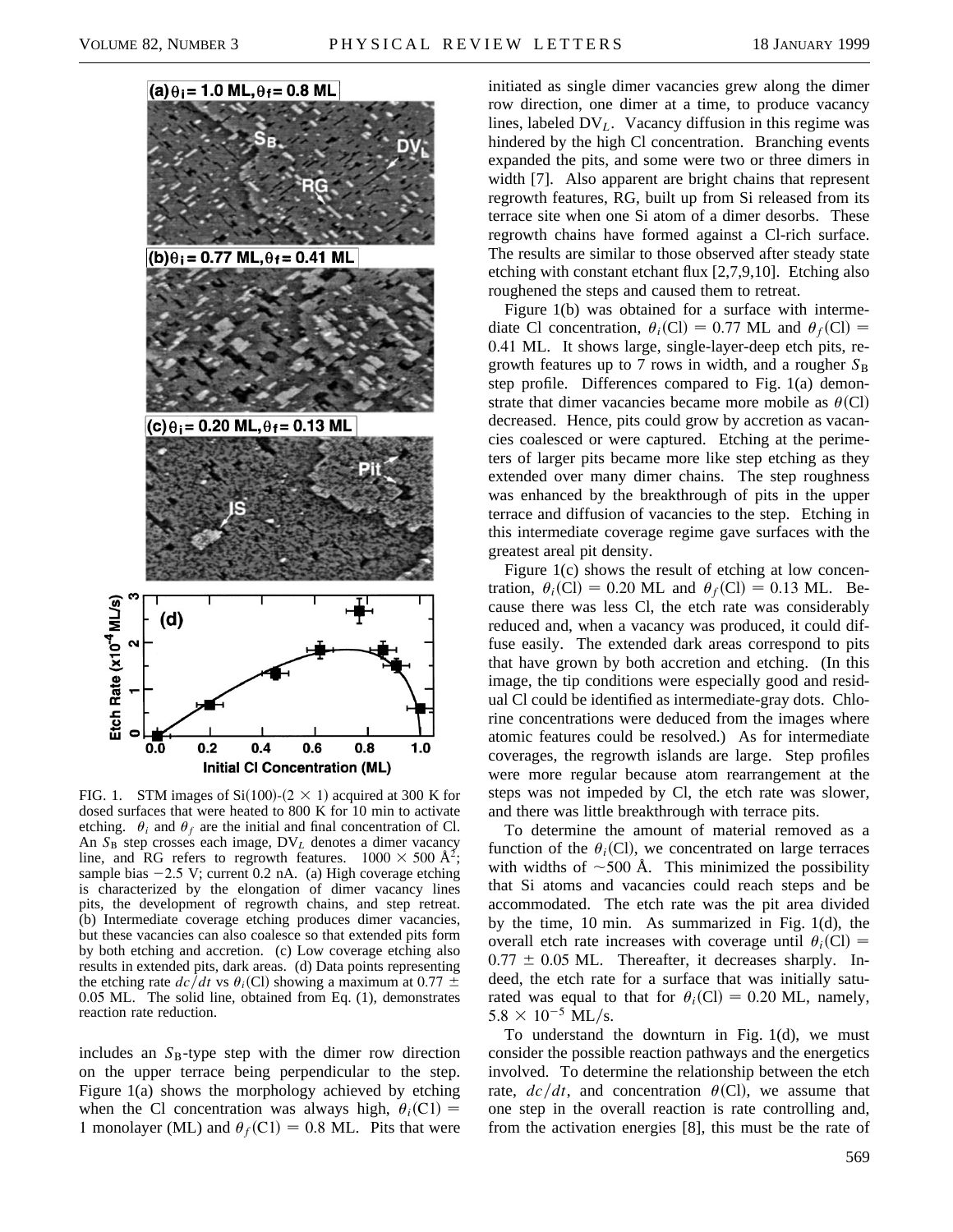desorption of  $SiCl<sub>2</sub>$ . All other steps are in equilibrium. Improvements to this model are indicated by the STM results, as discussed below.

The conventional etching pathway is depicted in Fig. 2(a). For any coverage, it starts with two monochlorinated Si atoms that constitute a surface dimer,  $2SiCl(a)$ . Isomerization produces a precursor molecule bound to the surface,  $SiCl<sub>2</sub>(a)$ , as well as a Si atom having two dangling bonds,  $Si(a)$ .  $Si(a)$  has generally been taken to be a "bystander" since it surrenders its Cl and remains on the surface when its more active partner desorbs. Thus,  $2\text{SiCl}(a) \rightarrow \text{SiCl}_2(a) + \text{Si}(a) - E_1$ , where  $E_1$ is the energy of isomerization. Thermal desorption converts  $SiCl<sub>2</sub>(a)$  to gas phase  $SiCl<sub>2</sub>(g)$ , and the nolonger-stabilized bystander moves onto the terrace to create a dimer vacancy, Fig. 2(a). Hence,  $SiCl<sub>2</sub>(a)$  +  $Si(a) \rightarrow SiCl<sub>2</sub>(g) + Si(a) - E<sub>2</sub>$ , where  $E<sub>2</sub>$  is the activation energy of desorption. For this pathway,  $dc/dt$ should increase continuously with  $\theta$ (Cl). From Fig. 1(d), this model fails to describe Si(100) etching.

WVS determined the energy barriers of Fig. 2(a), finding  $E_1 = 1.4$  eV and  $E_2 \sim 3.2$  eV at low coverage. From the reverse barrier, 0.7 eV, they concluded that  $SiCl<sub>2</sub>(a)$  would decay to  $2SiCl(a)$  within  $\sim$ 50 ns of its creation at 850 K. The calculated barrier,  $\sim$ 4.6 eV, was much higher than experiment, 3–3.6 eV (Refs. [6] and [12]) and the etch rate would be negligible. Accordingly, they investigated alternate pathways and proposed the one shown in Fig. 2(b). The initial step was again the formation of  $SiCl<sub>2</sub>(a)$ , but now the bystander was seen to escape onto the terrace before the reverse reaction could occur. The diffusion barrier of 0.6–1 eV can be easily overcome at 800 K [13]. Escape created a single vacancy next to  $SiCl<sub>2</sub>(a)$  at a cost of  $E<sub>3</sub> = 0.03$  eV and eliminated the normal deexcitation pathway. Since the bystander would be unlikely for entropic reasons to return to the vacancy site,  $SiCl<sub>2</sub>(a)$  would have a much greater chance to desorb. WVS also considered that the new intermediate state could decay by transferring 2 Cl atoms to a dimer far away from the single vacancy, but the gain in doing so was only  $E_4 = 0.05$  eV when the concentration was low.

To reveal the dependence of  $dc/dt$  on  $\theta$ (Cl) for this model, we must consider the possible surface configurations, the relative energies that dictate the partitioning of Cl, and the desorption barriers for the precursor states. The seven relevant configurations depicted in Fig. 2(c) are  $[1] =$  a Si dimer,  $Si<sub>2</sub>(a)$ ;  $[2] =$  a dimer with one Cl,  $Si<sub>2</sub>Cl(a)$ ; [3] = a dimer with two Cl atoms,  $2SiCl(a)$ ;  $[4] = a$  dimer with two Cl atoms and one bystander,  $SiCl(a) + Si(a); [5] = same as [4]$ after the bystander escaped to create single vacancy,  $\text{SiCl}_2(a) + \text{SV}$ ; [6] = terrace dimer with the bystander that escaped,  $Si<sub>2</sub>(a) + Si(s)$ ; and  $[7]$  = unpaired Si atom of a dimer,  $Si(a) + SV$ .

Etching occurs from [4], though at a negligible rate, and from [5], the new intermediate state. The bystander can escape onto the terrace at a cost of  $E_3 = 0.03$  eV,



FIG. 2. (a) Conventional pathway for SiCl<sub>2</sub> desorption, starting from a dimer with two Cl atoms. Thermal activation produces the intermediate state and, ultimately, desorption. Thereafter, the "bystander" Si atom moves to the terrace and a dimer vacancy is formed. (b) Alternate pathway that shows vacancy formation from the intermediate state. This extends the lifetime of  $SiCl<sub>2</sub>(a)$  and increases the likelihood of desorption. (c) Representation of configurations  $[1]$ - $[7]$  for Si and Cl on the surface, as discussed in the text.

 $[1] + [4] \rightarrow [5] + [6] - E_3$ , and here we require a Cl-free neighboring dimer that facilitates the escape. This requirement represents a key connection to  $\theta$ (Cl) because Cl would block sites to which the bystander would move. This provides the needed mechanism that limits etching at high coverage.

There is a conservation equation for Si,  $[1] + [2] +$  $\lceil 3 \rceil + \lceil 4 \rceil + \lceil 5 \rceil / 2 + 3 \lceil 6 \rceil / 2 + \lceil 7 \rceil / 2 = 1$  which simplifies to  $\lceil 1 \rceil + \lceil 3 \rceil = 1$  since these are the observable states for Si. For Cl, we have  $[2]/2 + [3] + [4] + [5] = \theta$ (Cl) which reduces to  $[3] = \theta$ (Cl) since pairwise occupancy is favored over single occupancy by  $E_0 = 0.4$  eV per Cl pair [8]. Finally, Si adatoms must have been created on an ideal surface for dimer splitting,  $[6] = [5] + [7]$ . For simplicity, we assume dynamic equilibrium so that bystanders escape and return according to detail balance, since probabilities depend on the energies, 0.05 eV in this case. This underestimates the concentration of  $SiCl<sub>2</sub>(a)$ units adjacent to vacancies, [5], but it does not change the basic picture. An improved model would account